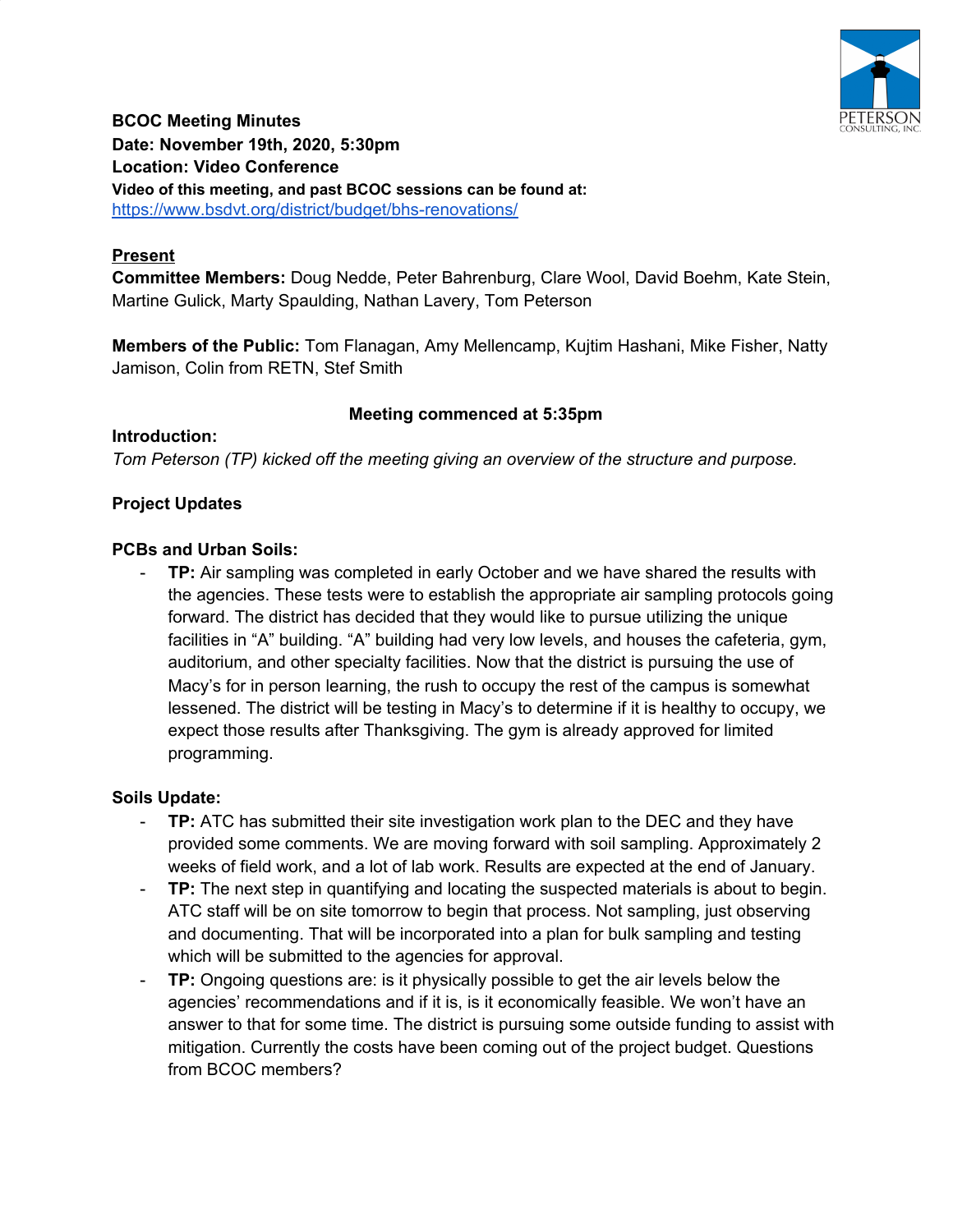- **Kate Stein (KS):** I'm curious how much has come out of the project budget to address PCBs?
- **Nathan Lavery (NL):** The current phase, approximately since September, costs are over \$100k and that does not include services rendered but not yet billed. There are many more significant costs to come. Difficult to estimate right now. I am assuming at least \$1 million to \$1.5 million. We are optimistic that the state may be able to support us in some of those costs.
- **KS:** And if they don't, we have to adjust the project?
- **NL:** It has to get paid for. Either from the project, or we carve the PCB issue out from the project and fund it from other sources. We do have a little money from the project budget already allocated to PCB work.
- **David Boehm (DB):** Regarding the material characterization: aren't the ceiling tile and mastic going to be removed in any case?
- **TP:** They are, but the agencies still need to know if PCBs exist in them, and at what level. We all want to ensure materials go into the correct waste stream.
- **DB:** So a pilot project would be to pull all of these materials out in an area, and then test again?
- **TP:** Essentially. We originally proposed 4 rooms, but the state didn't consider that being us doing our due diligence. The bulk sampling will help determine the extent of the pilot project.
- **Martine Gulick (MG):** We won't be doing testing or pilot projects in rooms that are scheduled to be demolished, will we?
- **TP:** Yes and no. We will have to do some fairly extensive testing for the waste stream issue. We won't have to do the ensuing air testing however.
- **Marty Spaulding (MS):** To DB's question, we will be taking out the old materials, as well as putting in the new materials.
- **DB:** It seems like the problem won't even be there after demolition.
- **TP:** That was our assumption almost two years ago. We figured we'd just take out the contaminated materials. The air sampling confirmed that the levels were much higher than expected, and the agencies confirmed that the concrete and other substrates could be contaminated. We need to make sure that there isn't anything left that will contaminate the new facility.
- **DB:** It seems like you could focus your testing on just what is going to remain.
- **MS:** Again, it's the waste stream issue.
- **MG:** Is winter a factor for being able to test?
- **TP:** Not particularly.

# **Project Plan:**

-

*TP proceeded to give an overview of how the Project Plan is structured.*

**TP:** We are still proceeding with the current renovation design. We are hoping and assuming that we will successfully conclude the PCB issue. DD set is due December 18th. WT will then perform another estimate. That is expected to take about a month, perhaps stretching into the 3rd week of january. The district still has the choice of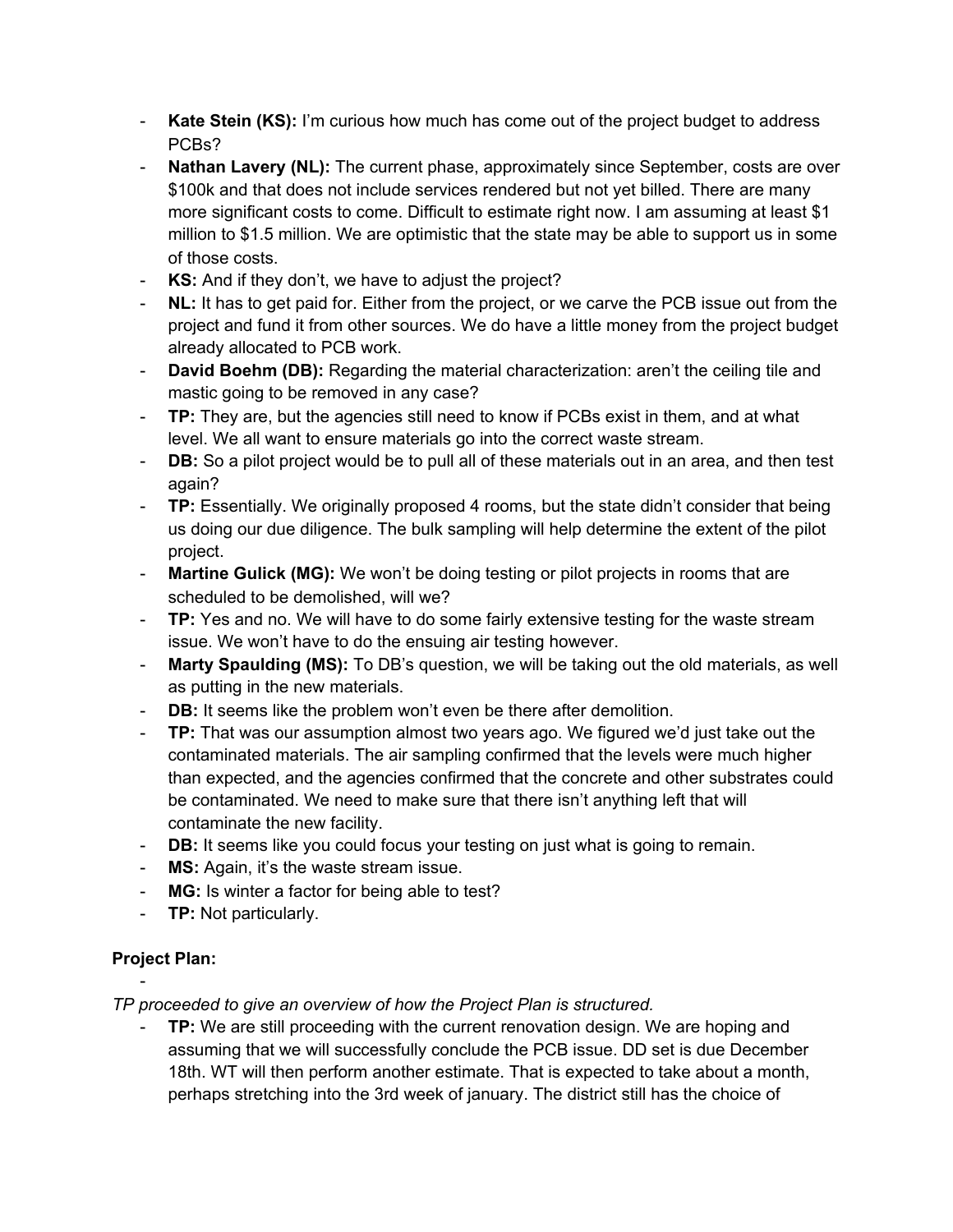whether to do this estimate or not. Building F had been taken out of the project in April for value management, which was valued at \$5.4 million. We now know that it would take very significant remediation to re-occupy, so we need to decide how that will happen.

- **MG:** Is F included in the testing and pilot projects?
- **TP:** Earlier tests did include F, but the current testing plan does not.
- **MS:** It's not that it is out, it's just that we need more time to plan for what to do there. On a different timeline. There may be some equipment that is contributing to the airs there.
- NL: I just want to clarify a few things. There are two goals of the testing. 1: figuring out how to mitigate to proceed with the renovation project, 2: air testing in A to re-occupy in the short term. Again, we are currently able to use the cafeteria, entrance and restrooms, and gymnasium.
- MG: I saw NPA meetings on the schedule?
- **TP:** Yes, that is a typical zoning requirement for projects this size. Technically, we only need to present to ward 4, but the district thought it appropriate to present at all the wards since the school serves the entire city.
- **Mike Fisher (MF):** So we are making assumptions about the outcome of the PCB issue, and you are continuing with design as before.
- **TP:** As long as the studies confirm we can have a safe building, yes we will continue with design as planned.
- **MF:** I'm concerned that we are spending effort on this when we have no idea what the outcome of the PCB work will be. Is there a plan B? I'd also love to see F building being planned for as well. All of this needs to be addressed.
- **Tom Flanagan (TF):** In April, what was the rationale for taking F out?
- **TP:** It was that even after the second round of design and estimating, we were still \$11 million over budget. We had to figure out how to deliver as much of the Owner's Project Requirements as possible, within the \$70 million figure. We still planned to do the ADA work that was needed in F, as well as some other minor upgrades.
- **TF:** What are the implications of bringing it back in?
- **TP:** The contamination profile in F building is much worse than any of the others. That is a factor. F building may be a candidate for demolition.
- **KS:** When we made that decision, F was also the most recently renovated.
- **TF:** Can we bring it back in?
- **TP:** It certainly would make sense. The PCBs have to be dealt with one way or another. To make that work in the budget is a difficult task. \$5.4 million in cuts to other areas would be extremely difficult. That number can't be relied on anymore either, it will be much higher.
- **MF:** We won't have money later on either. We can't be stuck with a blighted F building.
- **Clare Wool (CW):** When we made this decision, we had no idea F was so contaminated. We spoke with our Representatives. When we got the bond vote, we promised the voters an upgraded facility. We thought we might find other funding for the tech center to bring it up to the same finish level. Perhaps we continue with alternative sites. We need to re-envision the future of the Tech Center.